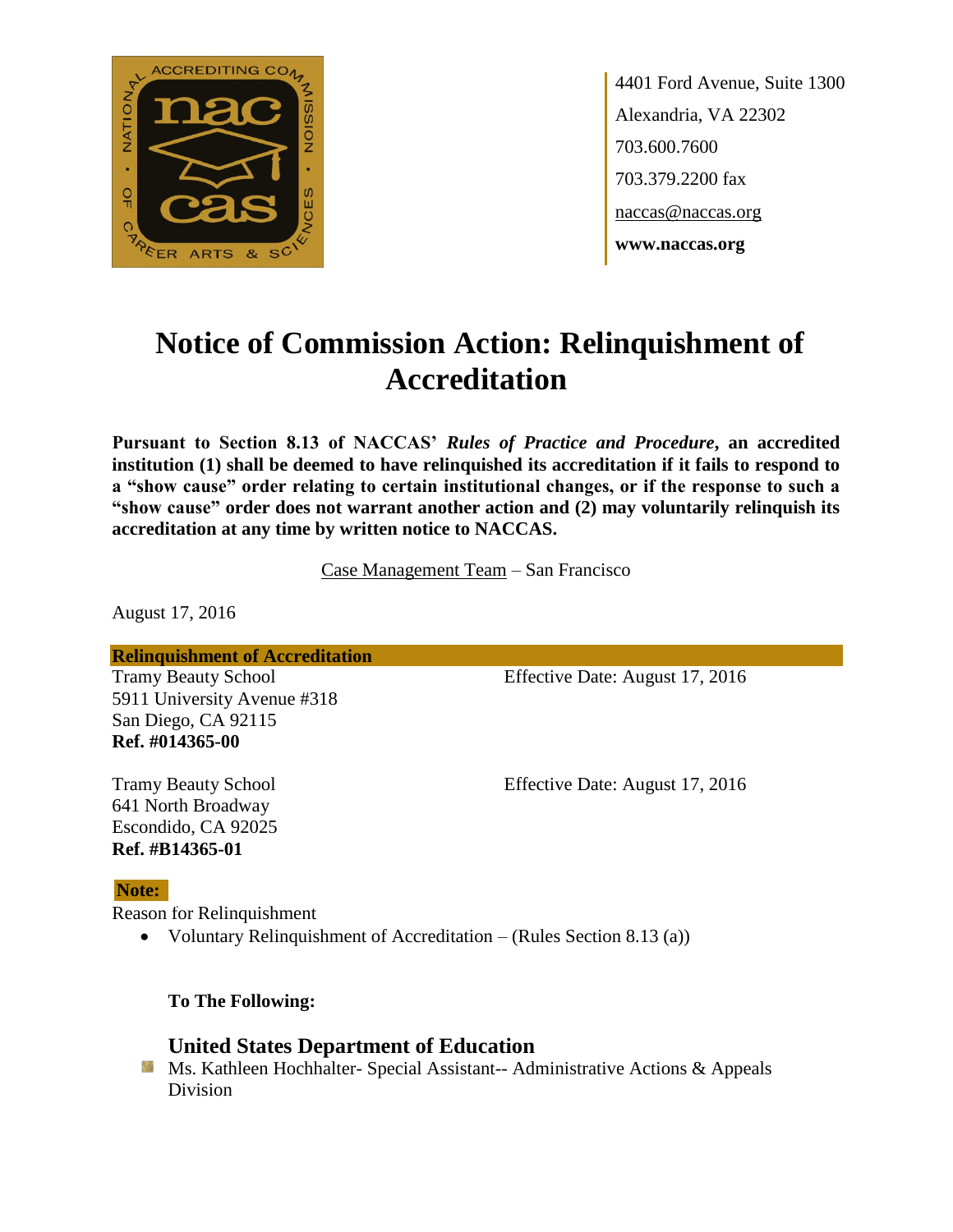- **Ms.** Susan Crim-Director-- Administrative Actions  $\&$  Appeals Division
- **Department of Education Accreditation Division- USDOE-- Washington, DC**
- Ms. Cathy Sheffield- Accreditation & State Liaison Office-- USDOE--- Washington, DC
- **Ms. Rachael Shultz- Accreditation and State Liaison Office-- USDOE --- Washington,** DC
- **MS. Lauren Pope- Administrative Actions and Appeals Services Group-- Washington,** DC
- **Ms. Martina Fernandez-Rosario- Acting Area Case Director-- School Participation---**San Francisco/Seattle

# **Accreditors**

- Mr. Bill Larkin- Executive Director-- ACCET
- Mr. Michale McComis, Ed.D.- Executive Director-- ACCSC
- Mr. Albert Gray, Ph.D.- Executive Director-- ACICS
- **Dr.** Gary Puckett- Executive Director-- COE

#### **State Authorities**

- Ms. Kristy Underwood- CA Board of Barbering & Cosmetology-- Sacramento, CA
- Ms. Christine Jones- CA Board of Barbering & Cosmetology-- Sacramento, CA
- Ms. Leeza Rifredi Licensing Manager BPPE--CA
- Ms. Joanne Wenzel Bureau Chief BPPE—CA
- Ms. Yvette Johnson Enforcement Chief BPPE CA

## **Other**

- **Ms. Tammy Burkhart- Educause**
- **Accredited Schools List Help Desk-- Westat**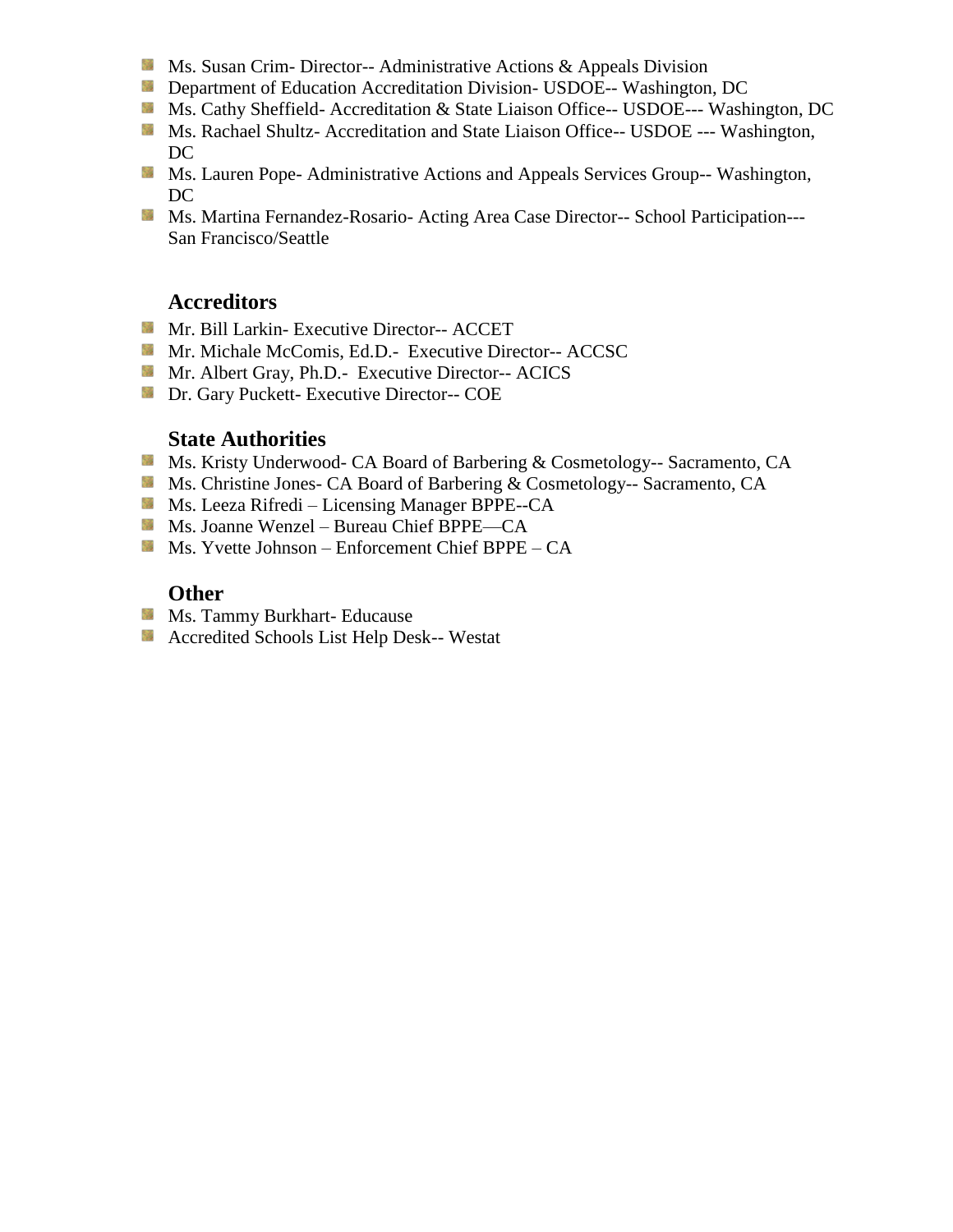

4401 Ford Avenue, Suite 1300 Alexandria, VA 22302 703.600.7600 703.379.2200 fax naccas@naccas.org **www.naccas.org**

# **Notice of Commission Action: Relinquishment of Accreditation**

**Pursuant to Section 8.13 of NACCAS'** *Rules of Practice and Procedure***, an accredited institution (1) shall be deemed to have relinquished its accreditation if it fails to respond to a "show cause" order relating to certain institutional changes, or if the response to such a "show cause" order does not warrant another action and (2) may voluntarily relinquish its accreditation at any time by written notice to NACCAS.**

Case Management Team – Seattle

August 17, 2016

**Relinquishment of Accreditation** Beau Monde College of Hair Design Effective Date: August 17, 2016 1221 S.W. 12th Avenue Portland, OR 97205 **Ref. #B47025-01**

#### **Note:**

Reason for Relinquishment

Voluntary Relinquishment of Accreditation – (Rules Section 8.13 (a))

#### **To The Following:**

### **United States Department of Education**

- **Ms. Kathleen Hochhalter- Special Assistant-- Administrative Actions & Appeals** Division
- **Ms. Susan Crim- Director-- Administrative Actions & Appeals Division**
- **Department of Education Accreditation Division- USDOE-- Washington, DC**
- Ms. Cathy Sheffield- Accreditation & State Liaison Office-- USDOE--- Washington, DC
- **MS. Rachael Shultz- Accreditation and State Liaison Office-- USDOE --- Washington,** DC